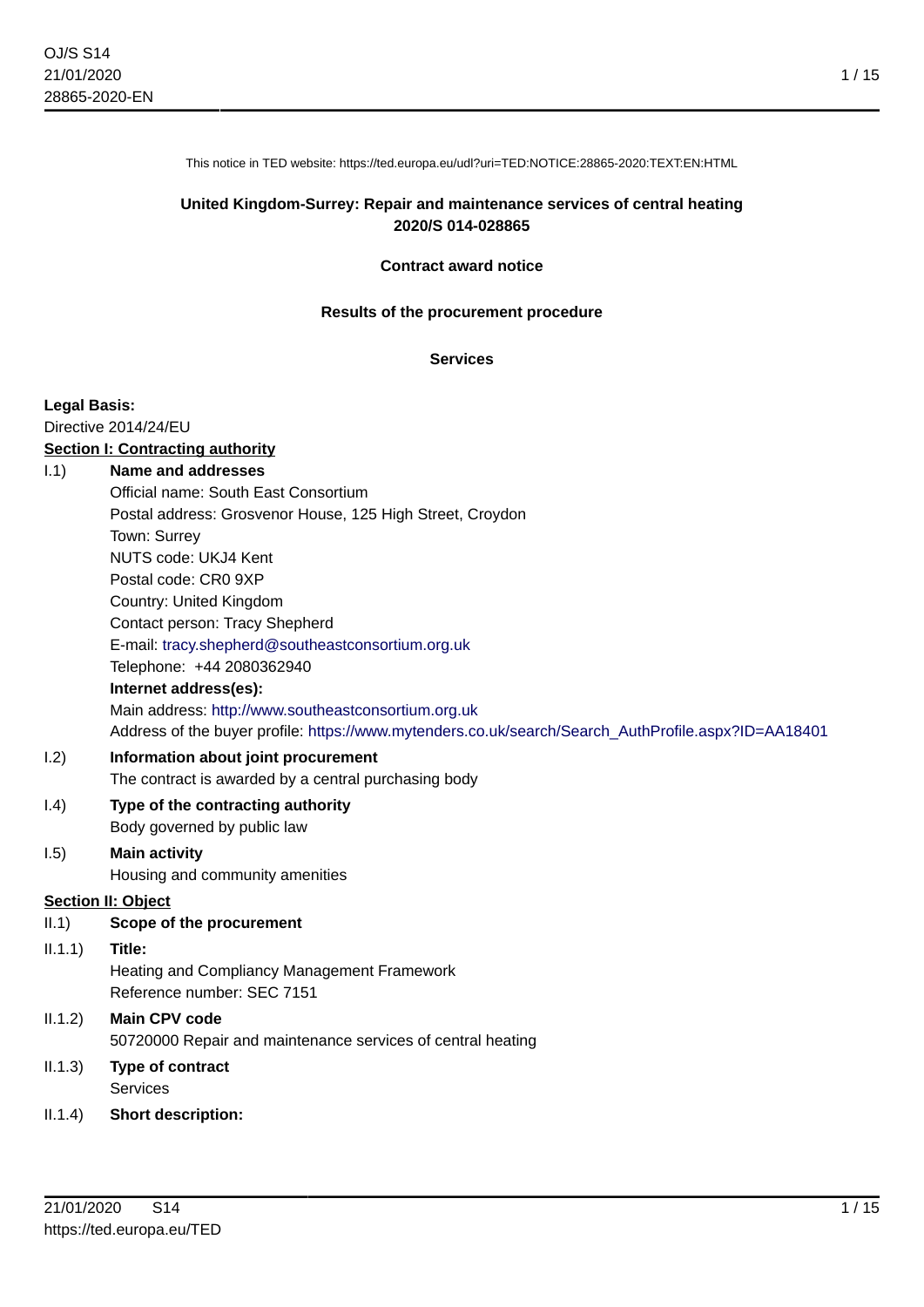| framework. The framework is split into 5 separate lots. Lots 1-4 are for the framework, Lot 5 is a separate lot for<br>a housing association |
|----------------------------------------------------------------------------------------------------------------------------------------------|
| Lot 1: Heating and Water Hygiene (combined lot);                                                                                             |
| Lot 2: Domestic Heating - Servicing, Maintenance and Installations;                                                                          |
| Lot 3: Commercial Heating - Servicing, Maintenance and Installations;                                                                        |
| Lot 4a: Water Hygiene Risk Assessments;                                                                                                      |
| Lot 4b: Water Hygiene Remedial Works;                                                                                                        |
| Lot 5: Gravesend Churches Servicing and Maintenance Contract.                                                                                |
| <b>Information about lots</b>                                                                                                                |
| This contract is divided into lots: yes                                                                                                      |
| Total value of the procurement (excluding VAT)                                                                                               |
| Value excluding VAT: 50 000 000.00 GBP                                                                                                       |
| <b>Description</b>                                                                                                                           |
| Title:                                                                                                                                       |
| Heating and Water Hygiene                                                                                                                    |
| Lot No: 1                                                                                                                                    |
| <b>Additional CPV code(s)</b>                                                                                                                |
| 50720000 Repair and maintenance services of central heating                                                                                  |
| 45232430 Water-treatment work                                                                                                                |
| 50721000 Commissioning of heating installations                                                                                              |
| 50531100 Repair and maintenance services of boilers                                                                                          |
| 50531200 Gas appliance maintenance services                                                                                                  |
| 45232141 Heating works                                                                                                                       |
| 42160000 Boiler installations                                                                                                                |
| 24962000 Water-treatment chemicals                                                                                                           |
| 44611500 Water tanks                                                                                                                         |
| <b>Place of performance</b>                                                                                                                  |
| NUTS code: UK UNITED KINGDOM                                                                                                                 |
| Description of the procurement:                                                                                                              |
| Lot 1 is a combined lot including domestic heating, commercial heating and water hygiene. This lot has been                                  |
| included for customers who want 1 contractor to carry out all elements of the framework or a combination of                                  |
| services.                                                                                                                                    |
| Award criteria                                                                                                                               |
| Quality criterion - Name: Quality questions / Weighting: 60                                                                                  |
| Price - Weighting: 40                                                                                                                        |
| <b>Information about options</b><br>Ontione: no                                                                                              |
|                                                                                                                                              |

South East Consortium were looking for contractors to appoint to the heating and compliancy management

Options: no

# II.2.13) **Information about European Union funds**

The procurement is related to a project and/or programme financed by European Union funds: no

# II.2.14) **Additional information**

All rates are to be inclusive of SEC Levy (1,5 %), overheads profit and prelims but exclusive of VAT. Please refer to the supporting document for further details.

# II.2) **Description**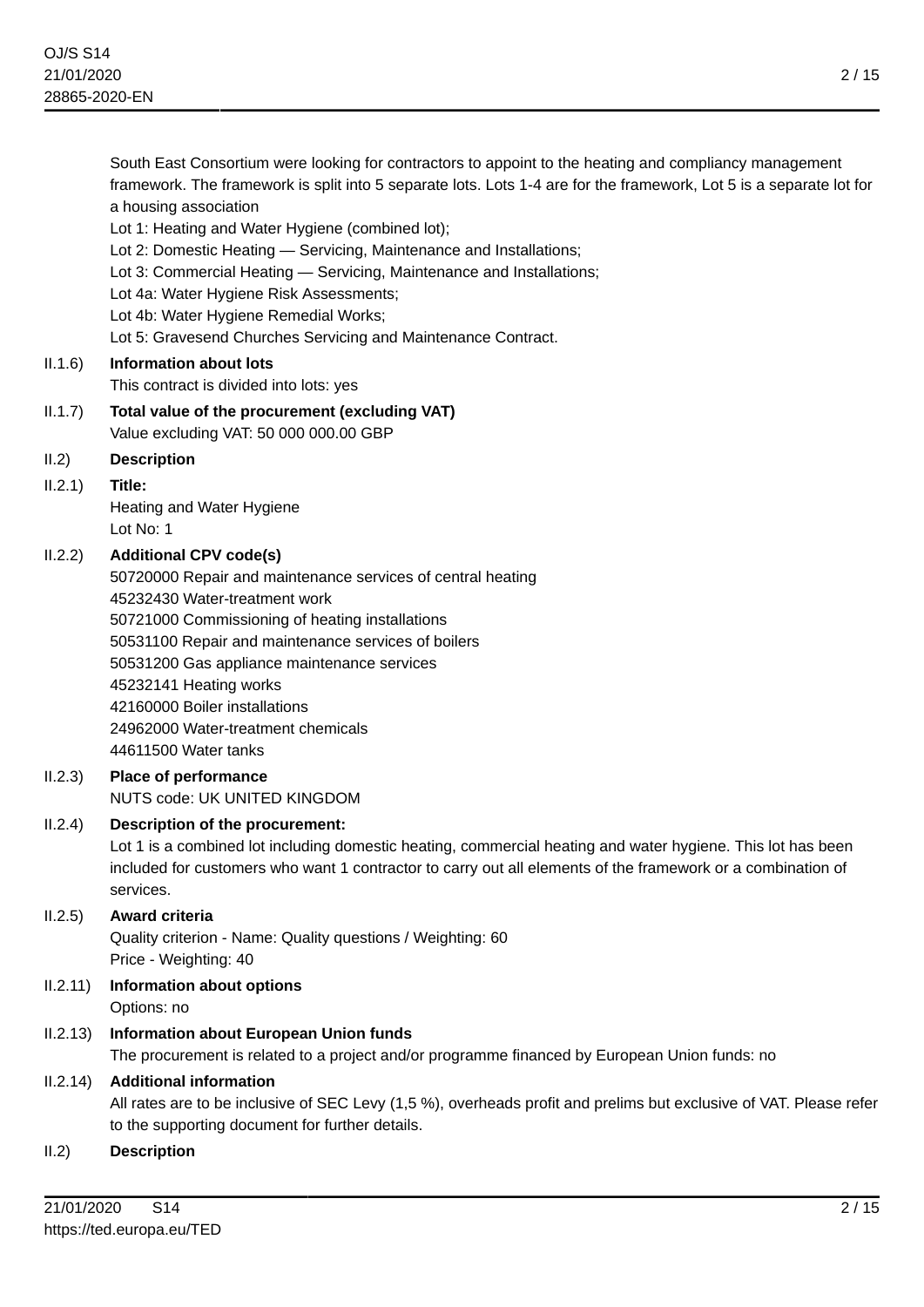| II.2.1)  | Title:<br>Domestic Gas Servicing, Maintenance and Installations<br>Lot No: 2                                                                                                                                                                                                                                                                                                                                                                                                                                                                                                                                                                                                                                                        |
|----------|-------------------------------------------------------------------------------------------------------------------------------------------------------------------------------------------------------------------------------------------------------------------------------------------------------------------------------------------------------------------------------------------------------------------------------------------------------------------------------------------------------------------------------------------------------------------------------------------------------------------------------------------------------------------------------------------------------------------------------------|
| II.2.2)  | <b>Additional CPV code(s)</b><br>45331100 Central-heating installation work<br>50720000 Repair and maintenance services of central heating<br>50721000 Commissioning of heating installations<br>50531100 Repair and maintenance services of boilers<br>50531200 Gas appliance maintenance services                                                                                                                                                                                                                                                                                                                                                                                                                                 |
| II.2.3)  | Place of performance<br>NUTS code: UK UNITED KINGDOM                                                                                                                                                                                                                                                                                                                                                                                                                                                                                                                                                                                                                                                                                |
| II.2.4)  | Description of the procurement:<br>Lot 2 (Domestic) — shall be for the servicing, maintenance, repair and installations of domestic heating<br>systems. The works cover all fuel types and also includes a 24-hour call-out service.<br>Work on void properties and mutual exchanges are also included. Installation works includes design of the<br>systems to be installed and removal of the old systems. The services will cover but not be limited to all aspects<br>of servicing, repair and gas safety inspections to gas appliances and systems, LPG, electric, solid fuel and oil-<br>fired appliances and systems, smoke alarms, CO detectors, thermostatic mixing valves and various forms of<br>renewable technologies. |
| II.2.5)  | Award criteria<br>Quality criterion - Name: Quality questions / Weighting: 60<br>Price - Weighting: 40                                                                                                                                                                                                                                                                                                                                                                                                                                                                                                                                                                                                                              |
| II.2.11) | Information about options<br>Options: no                                                                                                                                                                                                                                                                                                                                                                                                                                                                                                                                                                                                                                                                                            |
| II.2.13) | <b>Information about European Union funds</b><br>The procurement is related to a project and/or programme financed by European Union funds: no                                                                                                                                                                                                                                                                                                                                                                                                                                                                                                                                                                                      |
| II.2.14) | <b>Additional information</b><br>All rates are to be inclusive of SEC Levy (1,5 %), overheads, profit and prelims but exclusive of VAT. Please<br>refer to the supporting document for further details.                                                                                                                                                                                                                                                                                                                                                                                                                                                                                                                             |
| II.2)    | <b>Description</b>                                                                                                                                                                                                                                                                                                                                                                                                                                                                                                                                                                                                                                                                                                                  |
| II.2.1)  | Title:<br>Commercial Heating Servicing, Maintenance and Installations<br>Lot No: 3                                                                                                                                                                                                                                                                                                                                                                                                                                                                                                                                                                                                                                                  |
| II.2.2)  | <b>Additional CPV code(s)</b><br>50721000 Commissioning of heating installations<br>50531100 Repair and maintenance services of boilers<br>50531200 Gas appliance maintenance services<br>45232141 Heating works<br>42160000 Boiler installations                                                                                                                                                                                                                                                                                                                                                                                                                                                                                   |
| II.2.3)  | Place of performance<br>NUTS code: UK UNITED KINGDOM                                                                                                                                                                                                                                                                                                                                                                                                                                                                                                                                                                                                                                                                                |
| II.2.4)  | <b>Description of the procurement:</b>                                                                                                                                                                                                                                                                                                                                                                                                                                                                                                                                                                                                                                                                                              |
|          |                                                                                                                                                                                                                                                                                                                                                                                                                                                                                                                                                                                                                                                                                                                                     |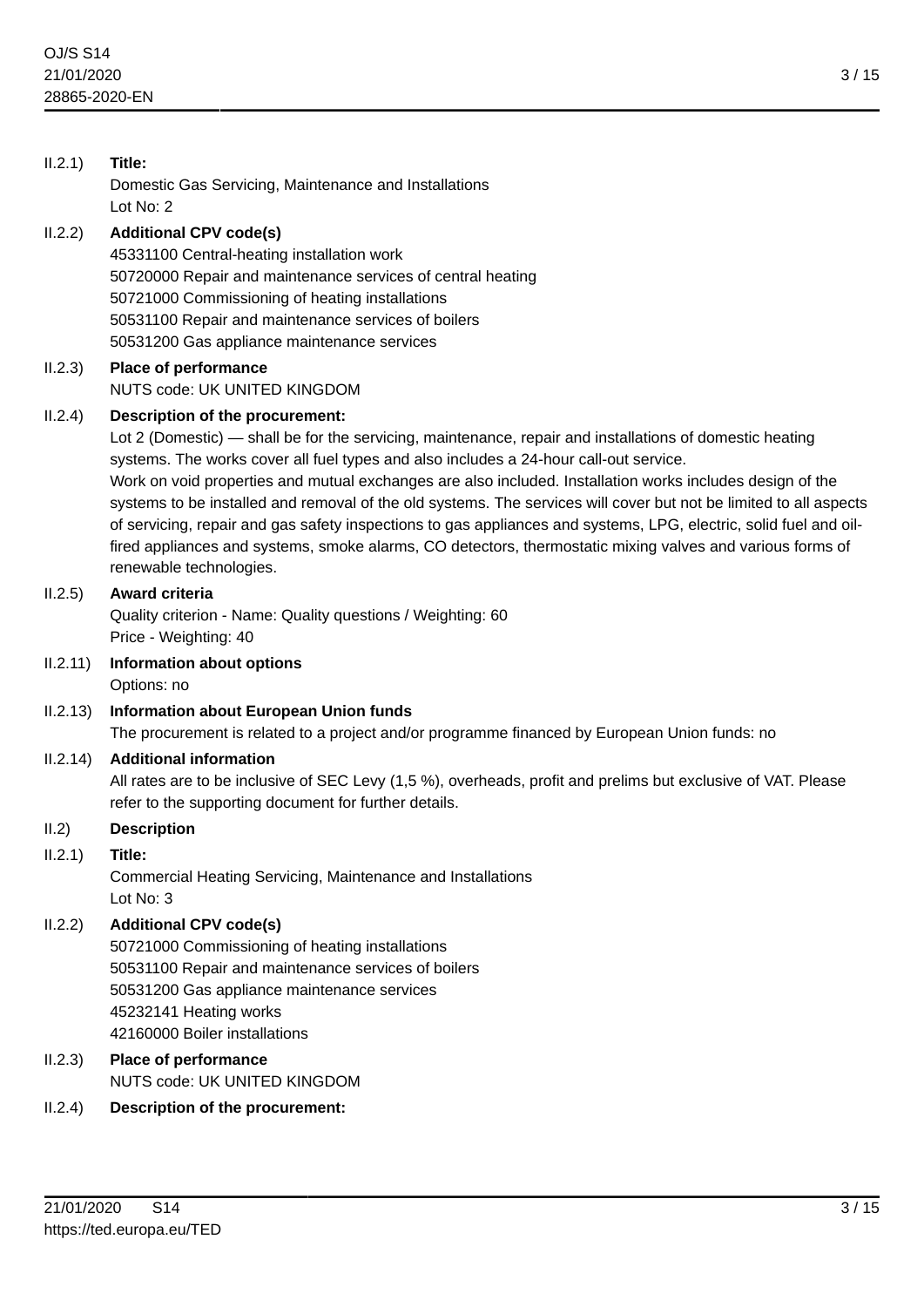Lot 3 (Commercial) — shall be for the servicing, maintenance, repair and installations of commercial heating systems. The works cover all fuel types and also includes a 24-hour call-out service. Work on void properties and mutual exchanges are also included. Installation works includes design of the

systems to be installed and removal of the old systems. The services will cover but not be limited to all aspects of servicing, repair and gas safety inspections to gas appliances and systems, LPG, electric, solid fuel and oilfired appliances and systems, smoke alarms, CO detectors, thermostatic mixing valves and various forms of renewable technologies.

### II.2.5) **Award criteria**

Quality criterion - Name: Quality questions / Weighting: 60 Price - Weighting: 40

- II.2.11) **Information about options** Options: no
- II.2.13) **Information about European Union funds** The procurement is related to a project and/or programme financed by European Union funds: no

### II.2.14) **Additional information**

Rates are to be inclusive of SEC Levy (1,5 %), overheads, profits and prelims but exclusive of VAT. Please refer to the supporting document for further details.

### II.2) **Description**

### II.2.1) **Title:**

Water Hygiene Risk Assessments and Remedial Works Lot No: 4

# II.2.2) **Additional CPV code(s)**

44611500 Water tanks 24962000 Water-treatment chemicals 45232430 Water-treatment work

#### II.2.3) **Place of performance** NUTS code: UK UNITED KINGDOM

### II.2.4) **Description of the procurement:**

Lots 4a and 4b (Water hygiene risk assessments and remedial works) — the contractor is to undertake risk assessing and development of a maintenance plan for and undertaking monitoring, temperature checking, sampling, chlorination and cleaning of water systems including certain remedial works located within the employer's properties to meet its repairing obligations as a landlord.

The service will cover but not be limited to all aspects of periodic servicing and inspection, risk assessment, routine maintenance, responsive maintenance including emergency works (both during and out of hours) and major works.

'NB' — some clients may require 1 contractor to carry out the risk assessments and a different contractor to carry out the remedial works. This will specified in more detail at the point of call-off.

### II.2.5) **Award criteria**

Quality criterion - Name: Quality Questions / Weighting: 60 Price - Weighting: 40

#### II.2.11) **Information about options** Options: no

# II.2.13) **Information about European Union funds**

The procurement is related to a project and/or programme financed by European Union funds: no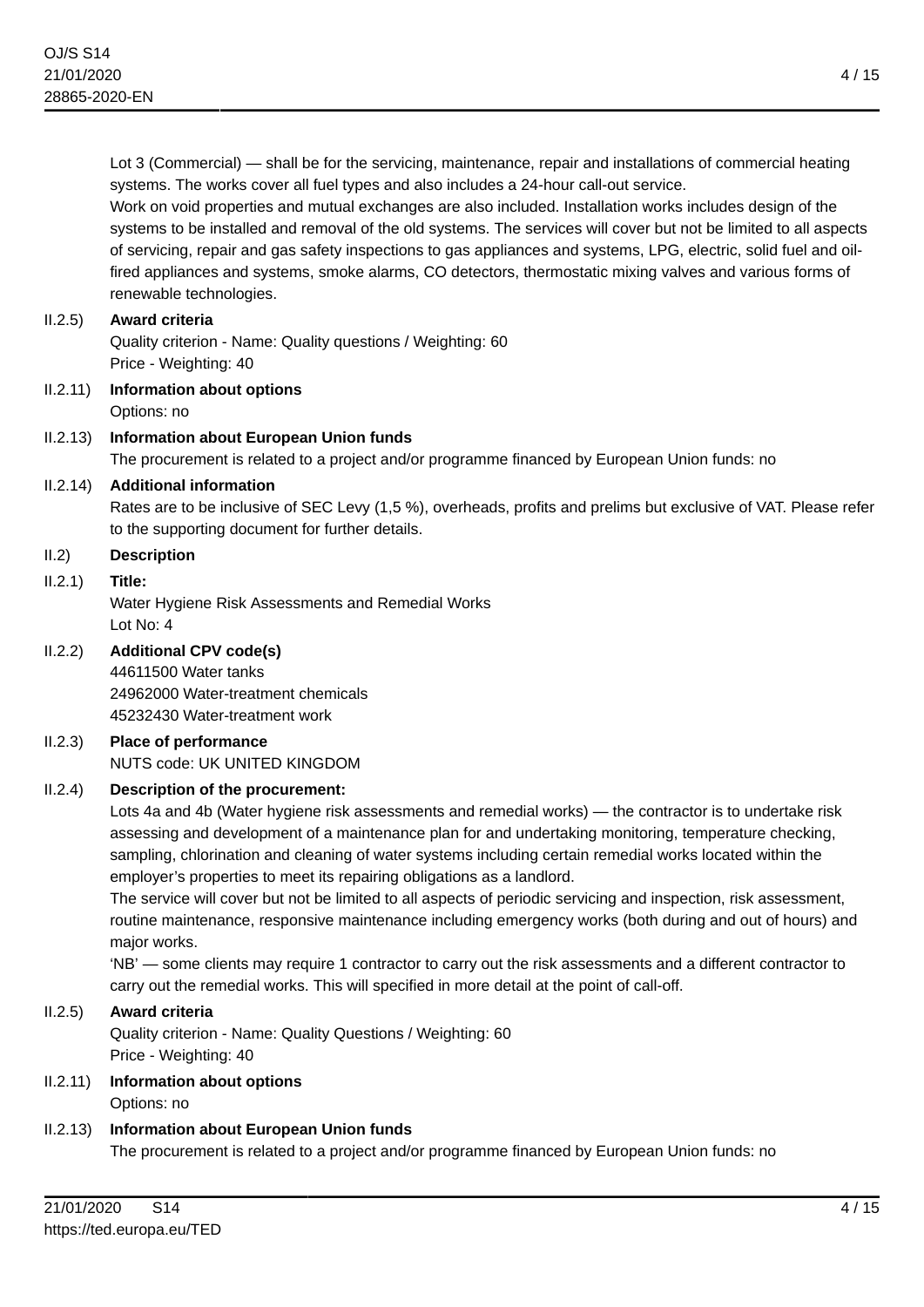### II.2.14) **Additional information**

Rates to be inclusive of SEC Levy (1,5 %), overheads, profit and prelims but exclusive of VAT. Please refer to the supporting document for further details.

### II.2) **Description**

### II.2.1) **Title:**

Gravesend Churches Housing Association Heating Servicing and Maintenance Lot No: 5

### II.2.2) **Additional CPV code(s)**

50720000 Repair and maintenance services of central heating 50531100 Repair and maintenance services of boilers 50531200 Gas appliance maintenance services 45232141 Heating works

### II.2.3) **Place of performance**

NUTS code: UKJ4 Kent Main site or place of performance: Properties owned and managed by Gravesend Churches HA in and around Gravesham, Dartford and Maidstone.

### II.2.4) **Description of the procurement:**

Lot 5 GCHA servicing and maintenance — shall be for the servicing, maintenance, repair and installations of domestic and commercial heating systems for the GCHA stock (approx. 513 units). The works cover appliances heated by gas only and also includes a 24-hour call-out service. There is a small provision for boiler replacements within the tender but most of the installation work will be completed by a separate contractor already in place with GCHA. The value of this contract is approx. 53 000 GBP excl VAT per annum.

### II.2.5) **Award criteria**

Quality criterion - Name: Quality questions / Weighting: 30 Quality criterion - Name: Interview / Weighting: 10 Price - Weighting: 60

II.2.11) **Information about options**

Options: no

# II.2.13) **Information about European Union funds**

The procurement is related to a project and/or programme financed by European Union funds: no

### II.2.14) **Additional information**

Rates are to be inclusive of SEC levy (1,5 %), overheads, profit and prelims but exclusive of VAT. Please refer to the supporting document for further details.

The form of contract is likely to be a JCT measured term contract. This will be uploaded separately to MyTenders once confirmed with GCHA.

### **Section IV: Procedure**

- IV.1) **Description**
- IV.1.1) **Type of procedure**

Open procedure

- IV.1.3) **Information about a framework agreement or a dynamic purchasing system** The procurement involves the establishment of a framework agreement
- IV.1.8) **Information about the Government Procurement Agreement (GPA)** The procurement is covered by the Government Procurement Agreement: no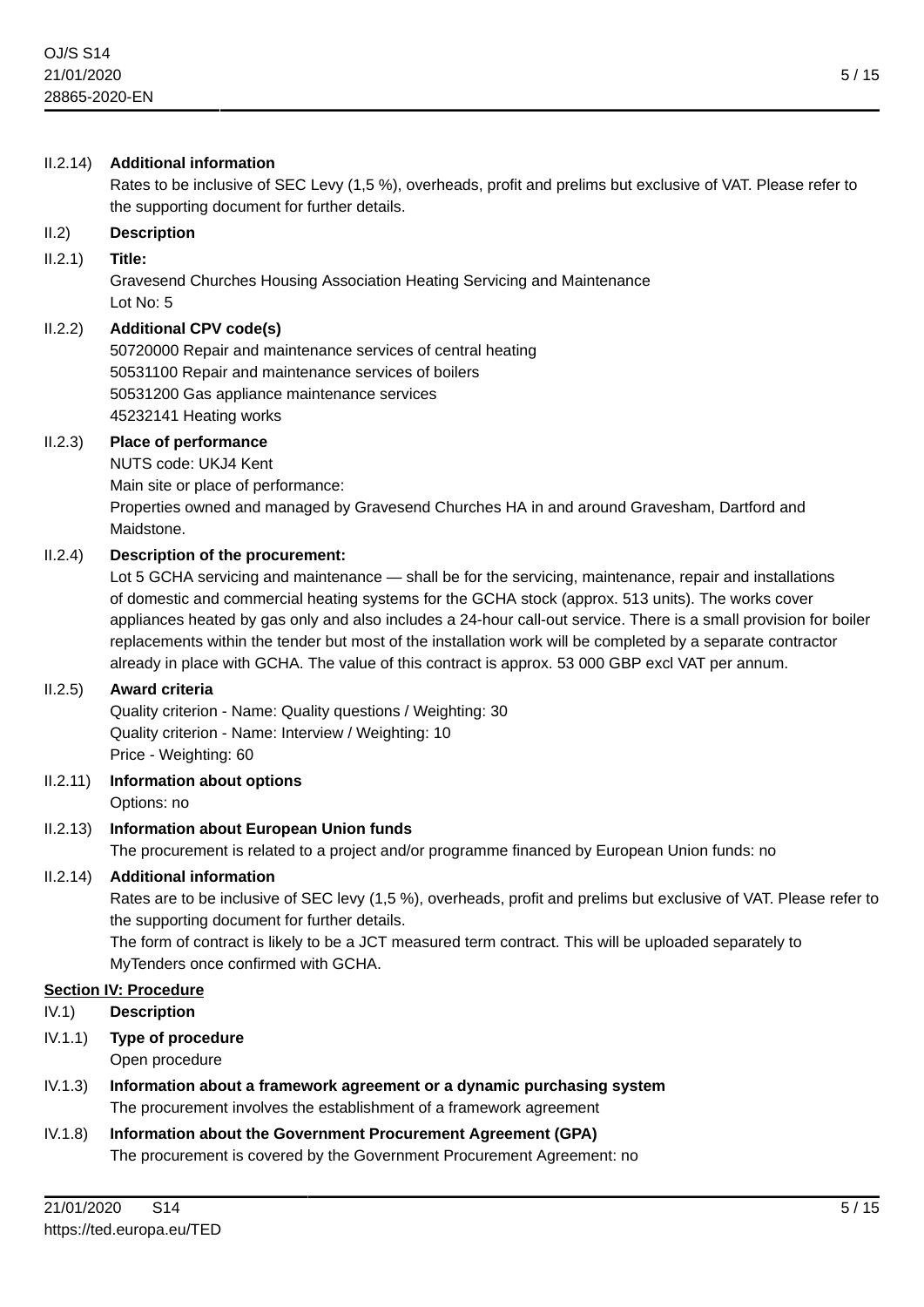#### IV.2) **Administrative information**

- IV.2.1) **Previous publication concerning this procedure** Notice number in the OJ S: [2019/S 115-282443](https://ted.europa.eu/udl?uri=TED:NOTICE:282443-2019:TEXT:EN:HTML)
- IV.2.8) **Information about termination of dynamic purchasing system**
- IV.2.9) **Information about termination of call for competition in the form of a prior information notice**

#### **Section V: Award of contract**

# **Lot No:** 1

**Title:**

Heating and Water Hygiene

A contract/lot is awarded: yes

### V.2) **Award of contract**

V.2.1) **Date of conclusion of the contract:** 18/12/2019

# V.2.2) **Information about tenders**

Number of tenders received: 8 Number of tenders received from SMEs: 8 Number of tenders received from tenderers from other EU Member States: 0 Number of tenders received from tenderers from non-EU Member States: 0 Number of tenders received by electronic means: 8 The contract has been awarded to a group of economic operators: yes

### V.2.3) **Name and address of the contractor**

Official name: Swale Heating Ltd Postal address: Heard Way, Eurolink Industrial Estate Town: Sittingbourne NUTS code: UKJ4 Kent Postal code: ME10 3SA Country: United Kingdom Telephone: +44 1795477098 The contractor is an SME: yes

### V.2.3) **Name and address of the contractor**

Official name: K&T Heating Services Ltd Postal address: Thames House, Stone Foundries Estate, 669 Woolwich Road Town: London NUTS code: UK UNITED KINGDOM Postal code: SE7 8LH Country: United Kingdom Telephone: +44 2083053599 The contractor is an SME: yes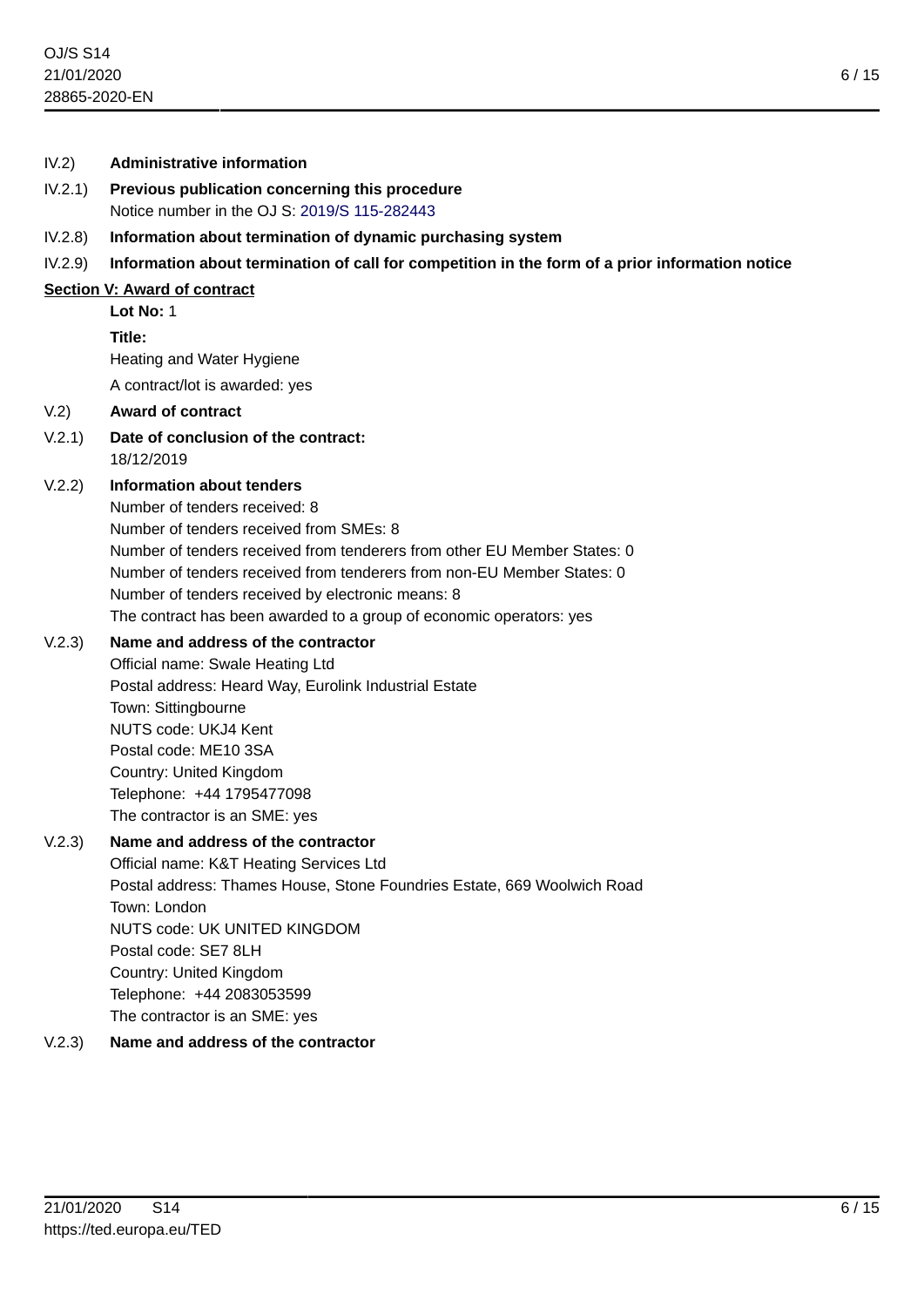Official name: BSW Heating Ltd Postal address: 3 Old Barn Lane Town: Kenley NUTS code: UK UNITED KINGDOM Postal code: CR8 5AT Country: United Kingdom Telephone: +44 2087635373 The contractor is an SME: yes

# V.2.3) **Name and address of the contractor**

Official name: Axis Europe plc Postal address: Tramway House, 3 Tramway Avenue Town: Stratford NUTS code: UK UNITED KINGDOM Postal code: E15 4PN Country: United Kingdom Telephone: +44 2035972195 The contractor is an SME: yes

# V.2.3) **Name and address of the contractor**

Official name: Smith and Byford Postal address: St George House, Station Approach Town: Cheam NUTS code: UK UNITED KINGDOM Postal code: SM2 7AT Country: United Kingdom Telephone: +44 2086431080 The contractor is an SME: yes

# V.2.3) **Name and address of the contractor**

Official name: Liberty Gas Group Postal address: Garden Works, Charley Wood Road, Knowsley Town: Liverpool NUTS code: UK UNITED KINGDOM Postal code: L33 7SG Country: United Kingdom Telephone: +44 330998007 The contractor is an SME: yes

# V.2.3) **Name and address of the contractor**

Official name: Gem Environmental Building Services Postal address: Stoneleigh Terrace, Raydon Street Town: London NUTS code: UKI LONDON Postal code: N19 5TY Country: United Kingdom Telephone: +44 2089850409 The contractor is an SME: yes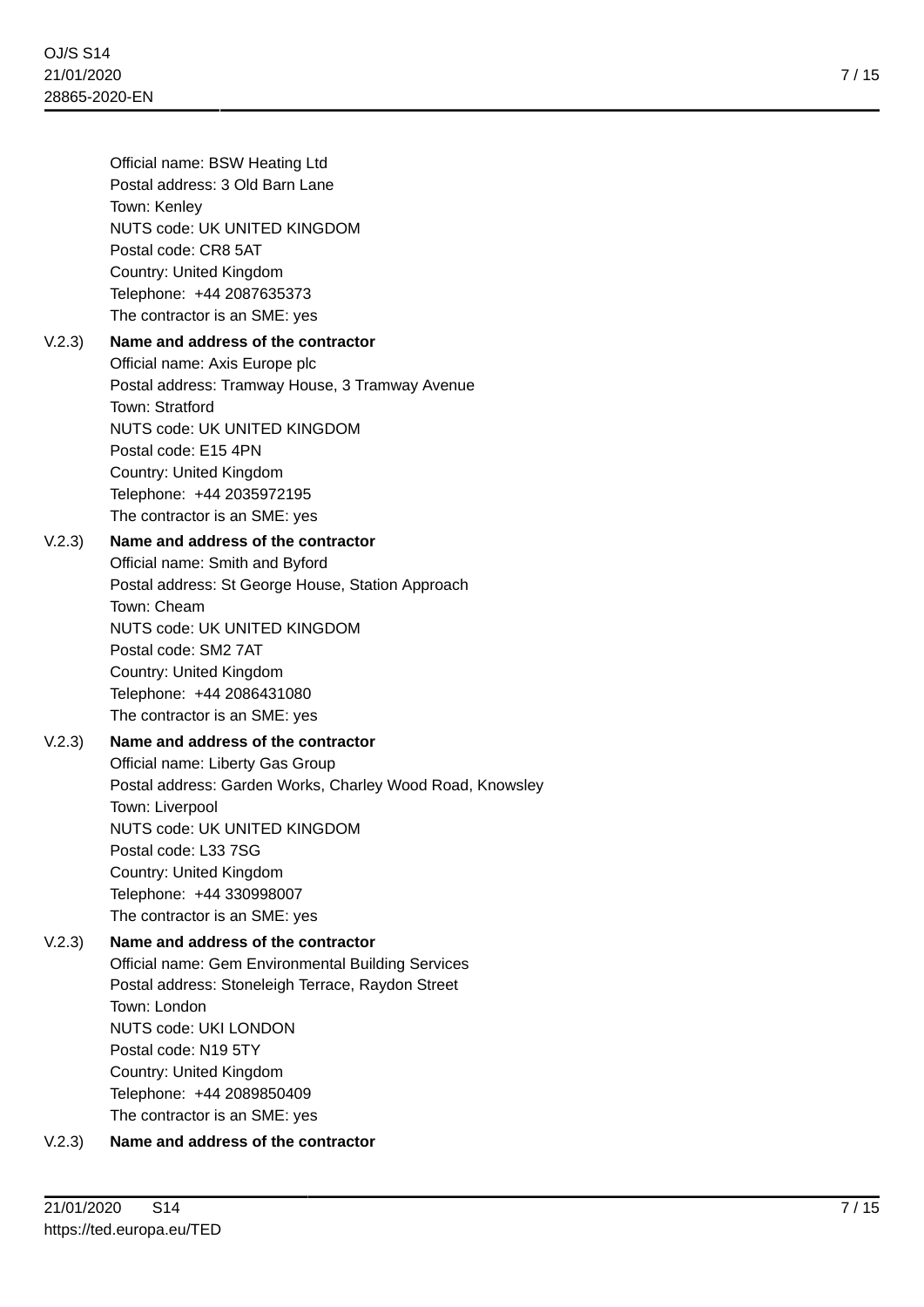Official name: PrinceBuild Ltd T/a Princeenergy Postal address: Empson Road Town: Peterborough NUTS code: UKJ SOUTH EAST (ENGLAND) Postal code: PE1 5UP Country: United Kingdom Telephone: +44 7814581129 The contractor is an SME: yes

# V.2.4) **Information on value of the contract/lot (excluding VAT)** Total value of the contract/lot: 10 000 000.00 GBP

# V.2.5) **Information about subcontracting**

### **Section V: Award of contract**

**Lot No:** 2

### **Title:**

Domestic Gas Servicing, Maintenance and Installations

A contract/lot is awarded: yes

V.2) **Award of contract**

V.2.1) **Date of conclusion of the contract:** 18/12/2019

### V.2.2) **Information about tenders**

Number of tenders received: 26 Number of tenders received from SMEs: 26 Number of tenders received from tenderers from other EU Member States: 0 Number of tenders received from tenderers from non-EU Member States: 0 Number of tenders received by electronic means: 26 The contract has been awarded to a group of economic operators: yes

# V.2.3) **Name and address of the contractor**

Official name: Swale Heating Ltd Postal address: Heard Way, Eurolink Industrial Estate Town: Sittingbourne NUTS code: UKJ4 Kent Postal code: ME10 3SA Country: United Kingdom Telephone: +44 1795477098 The contractor is an SME: yes

# V.2.3) **Name and address of the contractor** Official name: K&T Heating Services Ltd Postal address: Thames House, Stone Foundries Estate, 669 Woolwich Road Town: London NUTS code: UK UNITED KINGDOM Postal code: SE7 8LH Country: United Kingdom Telephone: +44 2083053599 The contractor is an SME: yes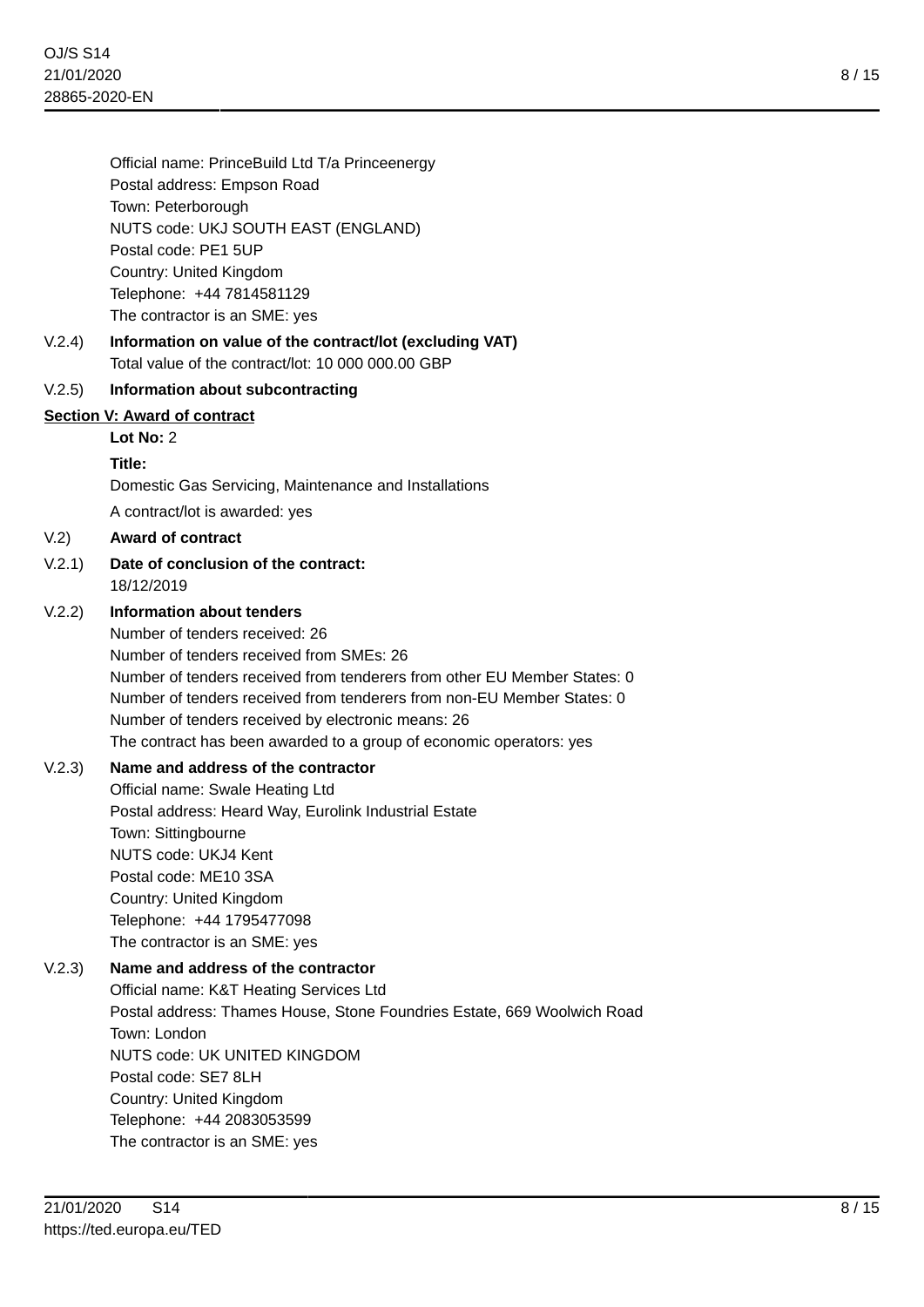# V.2.3) **Name and address of the contractor**

Official name: BSW Heating Ltd Postal address: 3 Old Barn Lane Town: Kenley NUTS code: UK UNITED KINGDOM Postal code: CR8 5AT Country: United Kingdom Telephone: +44 2087635373 The contractor is an SME: yes

# V.2.3) **Name and address of the contractor**

Official name: Robert Heath Heating Ltd Postal address: Heath House, 264 Burlington Road Town: New Malden NUTS code: UK UNITED KINGDOM Postal code: KT3 4NN Country: United Kingdom Telephone: +44 2083366819 The contractor is an SME: yes

### V.2.3) **Name and address of the contractor**

Official name: Axis Europe plc Postal address: Tramway House, 3 Tramway Avenue Town: Stratford NUTS code: UK UNITED KINGDOM Postal code: E15 4PN Country: United Kingdom Telephone: +44 2035972195 The contractor is an SME: yes

# V.2.3) **Name and address of the contractor**

Official name: Dodd Group Postal address: Stafford Park 13 Town: Telford NUTS code: UK UNITED KINGDOM Postal code: TF3 3AZ Country: United Kingdom Telephone: +44 1215656000 The contractor is an SME: yes

# V.2.3) **Name and address of the contractor** Official name: Morgan Sindall Property Services Postal address: Valiant House, 4-10 Heneage Lane Town: London

NUTS code: UK UNITED KINGDOM Postal code: EC3A 5DQ Country: United Kingdom Telephone: +44 2070907354 The contractor is an SME: yes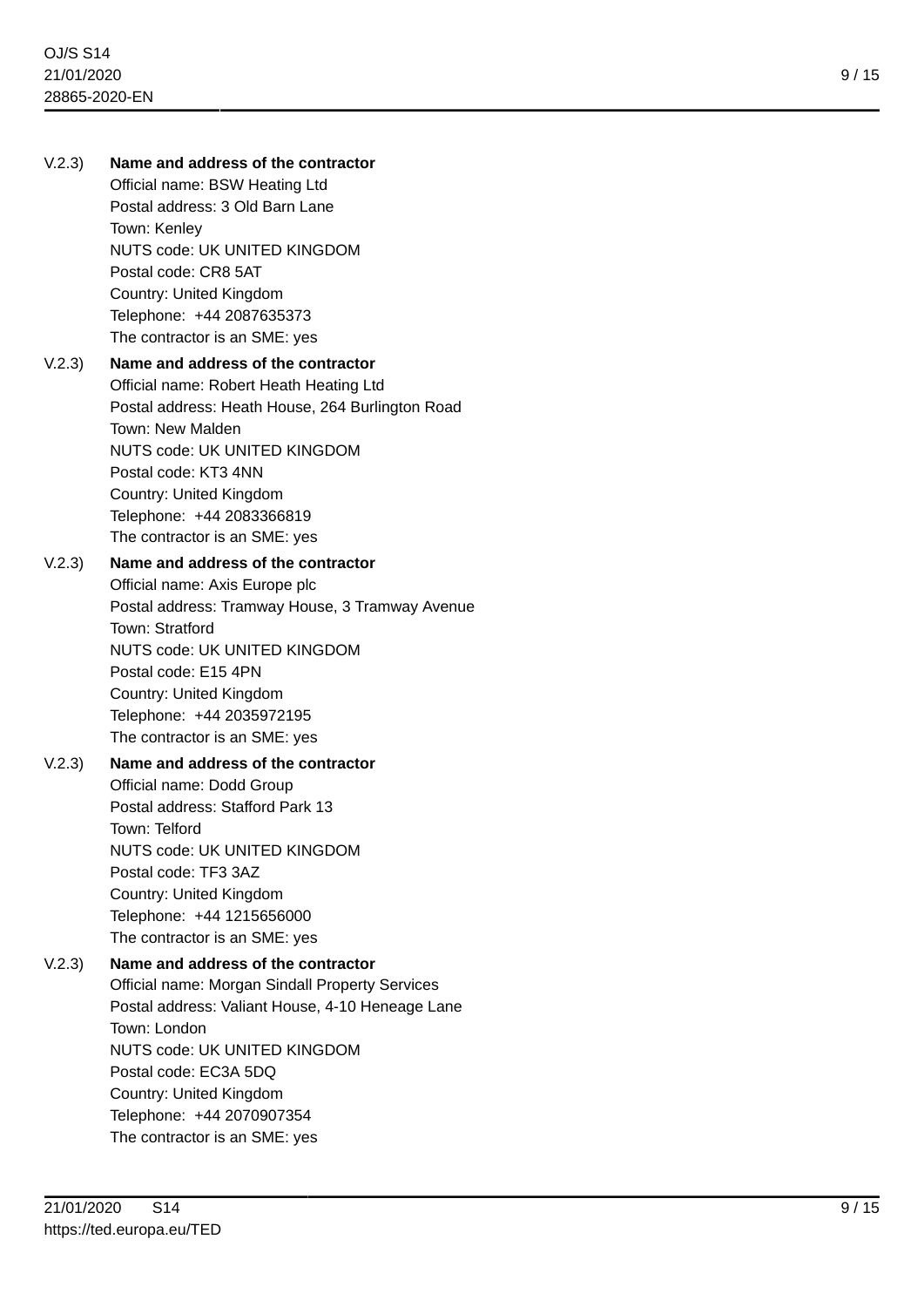### V.2.3) **Name and address of the contractor**

Official name: Gas Call Services Postal address: 2 Queenslie Court, Summerlee Street Town: Glasgow NUTS code: UK UNITED KINGDOM Postal code: G33 4DB Country: United Kingdom Telephone: +44 7884368806 The contractor is an SME: yes

V.2.4) **Information on value of the contract/lot (excluding VAT)** Total value of the contract/lot: 20 000 000.00 GBP

### V.2.5) **Information about subcontracting**

#### **Section V: Award of contract**

# **Lot No:** 3

#### **Title:**

Commercial Heating Servicing, Maintenance and Installations

A contract/lot is awarded: yes

#### V.2) **Award of contract**

V.2.1) **Date of conclusion of the contract:** 18/12/2019

#### V.2.2) **Information about tenders**

Number of tenders received: 21 Number of tenders received from SMEs: 21 Number of tenders received from tenderers from other EU Member States: 0 Number of tenders received from tenderers from non-EU Member States: 0 Number of tenders received by electronic means: 21 The contract has been awarded to a group of economic operators: yes

#### V.2.3) **Name and address of the contractor**

Official name: BSW Heating Ltd Postal address: 3 Old Barn Lane Town: Kenley NUTS code: UK UNITED KINGDOM Postal code: CR8 5AT Country: United Kingdom Telephone: +44 2087635373 The contractor is an SME: yes

### V.2.3) **Name and address of the contractor**

Official name: Liberty Gas Group Postal address: Garden Works, Charley Wood Road, Knowsley Town: Liverpool NUTS code: UK UNITED KINGDOM Postal code: L33 7SG Country: United Kingdom Telephone: +44 3309958007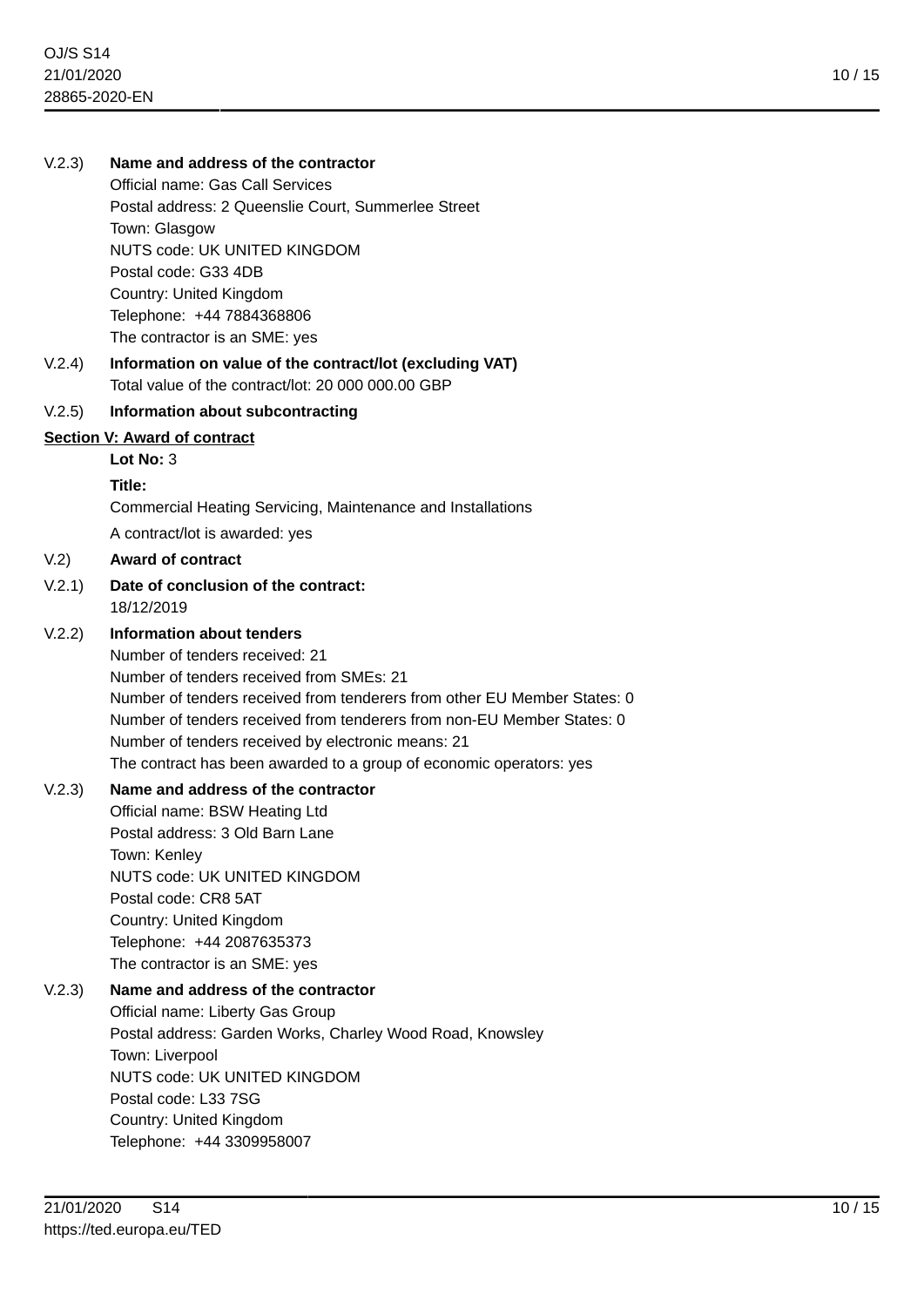The contractor is an SME: yes

# V.2.3) **Name and address of the contractor**

Official name: Robert Heath Heating Ltd Postal address: Heath House, 264 Burlington Road Town: New Malden NUTS code: UK UNITED KINGDOM Postal code: KT3 4NN Country: United Kingdom Telephone: +44 2083366819 The contractor is an SME: yes

# V.2.3) **Name and address of the contractor**

Official name: Swale Heating Ltd Postal address: Heard Way, Eurolink Industrial Estate Town: Sittingbourne NUTS code: UKJ4 Kent Postal code: ME10 3SA Country: United Kingdom Telephone: +44 1795477098 The contractor is an SME: yes

### V.2.3) **Name and address of the contractor**

Official name: Axis Europe plc Postal address: Tramway House, 3 Tramway Avenue Town: Stratford NUTS code: UK UNITED KINGDOM Postal code: E15 4PN Country: United Kingdom Telephone: +44 2035972195 The contractor is an SME: yes

# V.2.3) **Name and address of the contractor**

Official name: Enerza Solutions Ltd Postal address: 14a Ribocon Way Town: Luton NUTS code: UKH2 Bedfordshire and Hertfordshire Postal code: LU4 9UR Country: United Kingdom Telephone: +44 1582797030 The contractor is an SME: yes

# V.2.3) **Name and address of the contractor**

Official name: Smith and Byford Postal address: St George House, Station Approach Town: Cheam NUTS code: UK UNITED KINGDOM Postal code: SM2 7AT Country: United Kingdom Telephone: +44 2086431080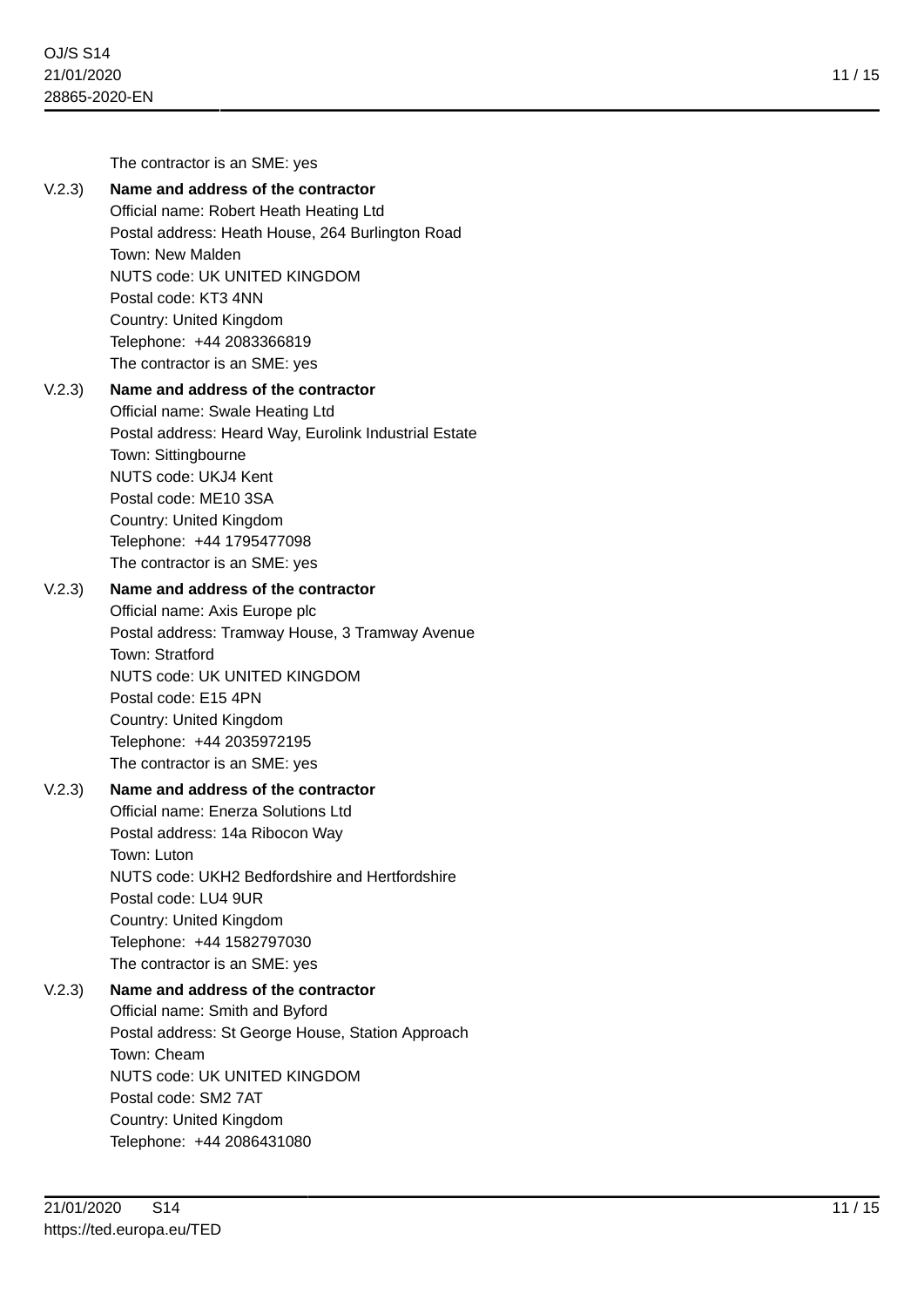The contractor is an SME: yes V.2.4) **Information on value of the contract/lot (excluding VAT)** Total value of the contract/lot: 10 000 000.00 GBP V.2.5) **Information about subcontracting Section V: Award of contract Lot No:** 4 **Title:** Water Hygiene Risk Assessments and Remedial Works A contract/lot is awarded: yes V.2) **Award of contract** V.2.1) **Date of conclusion of the contract:** 18/12/2019 V.2.2) **Information about tenders** Number of tenders received: 11 Number of tenders received from SMEs: 11

> Number of tenders received from tenderers from other EU Member States: 0 Number of tenders received from tenderers from non-EU Member States: 0 Number of tenders received by electronic means: 11 The contract has been awarded to a group of economic operators: yes

### V.2.3) **Name and address of the contractor**

Official name: H2O Nationwide Postal address: Repton Court Enterprise Park, Repton Close Town: Basildon NUTS code: UK UNITED KINGDOM Postal code: SS13 1LN Country: United Kingdom Telephone: +44 2083053592 The contractor is an SME: yes

# V.2.3) **Name and address of the contractor**

Official name: Riverside Environmental Services Ltd Postal address: Unit 12 Whiffens Farm, Clement Street Town: Hextable NUTS code: UK UNITED KINGDOM Postal code: BR8 7PQ Country: United Kingdom Telephone: +44 1322875730 The contractor is an SME: yes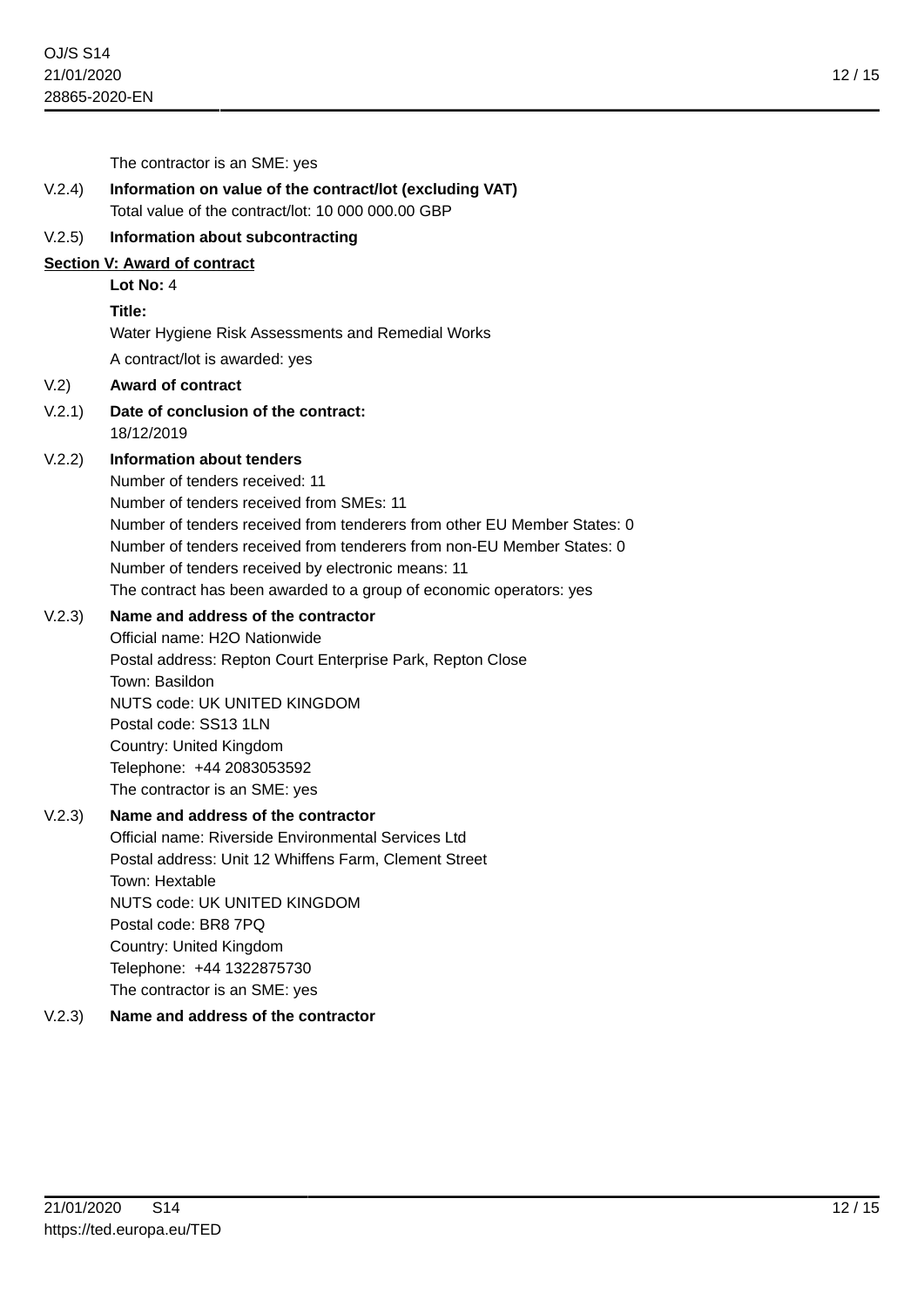Official name: Liberty Gas Group Postal address: Garden Works, Charley Wood Road, Knowsley Town: Liverpool NUTS code: UK UNITED KINGDOM Postal code: L33 7SG Country: United Kingdom Telephone: +44 3309958007 The contractor is an SME: yes

### V.2.3) **Name and address of the contractor**

Official name: Gas Advisory Services Ltd trading as Phoenix Compliancy Management Postal address: 4 Waterside Court, Galleon Boulevard, Crossways Business Park Town: Dartford NUTS code: UKJ SOUTH EAST (ENGLAND) Postal code: DA2 6NX Country: United Kingdom Telephone: +44 1322224200 The contractor is an SME: yes

### V.2.3) **Name and address of the contractor**

Official name: Urban Environments Ltd Postal address: Unit 7, St Julians Town: Sevenoaks NUTS code: UKJ SOUTH EAST (ENGLAND) Postal code: TN15 0RX Country: United Kingdom Telephone: +44 1732743003 The contractor is an SME: yes

# V.2.3) **Name and address of the contractor**

Official name: Integrated Water Services Ltd Postal address: Green Lane Town: Walsall NUTS code: UK UNITED KINGDOM Postal code: WS2 7PD Country: United Kingdom Telephone: +44 3452668924 The contractor is an SME: yes

# V.2.3) **Name and address of the contractor**

Official name: Northumbrian Water Ltd Postal address: Northumbria House, Abbey Road, Pity Me Town: Durham NUTS code: UK UNITED KINGDOM Postal code: DH1 5FJ Country: United Kingdom Telephone: +44 1913015644 The contractor is an SME: yes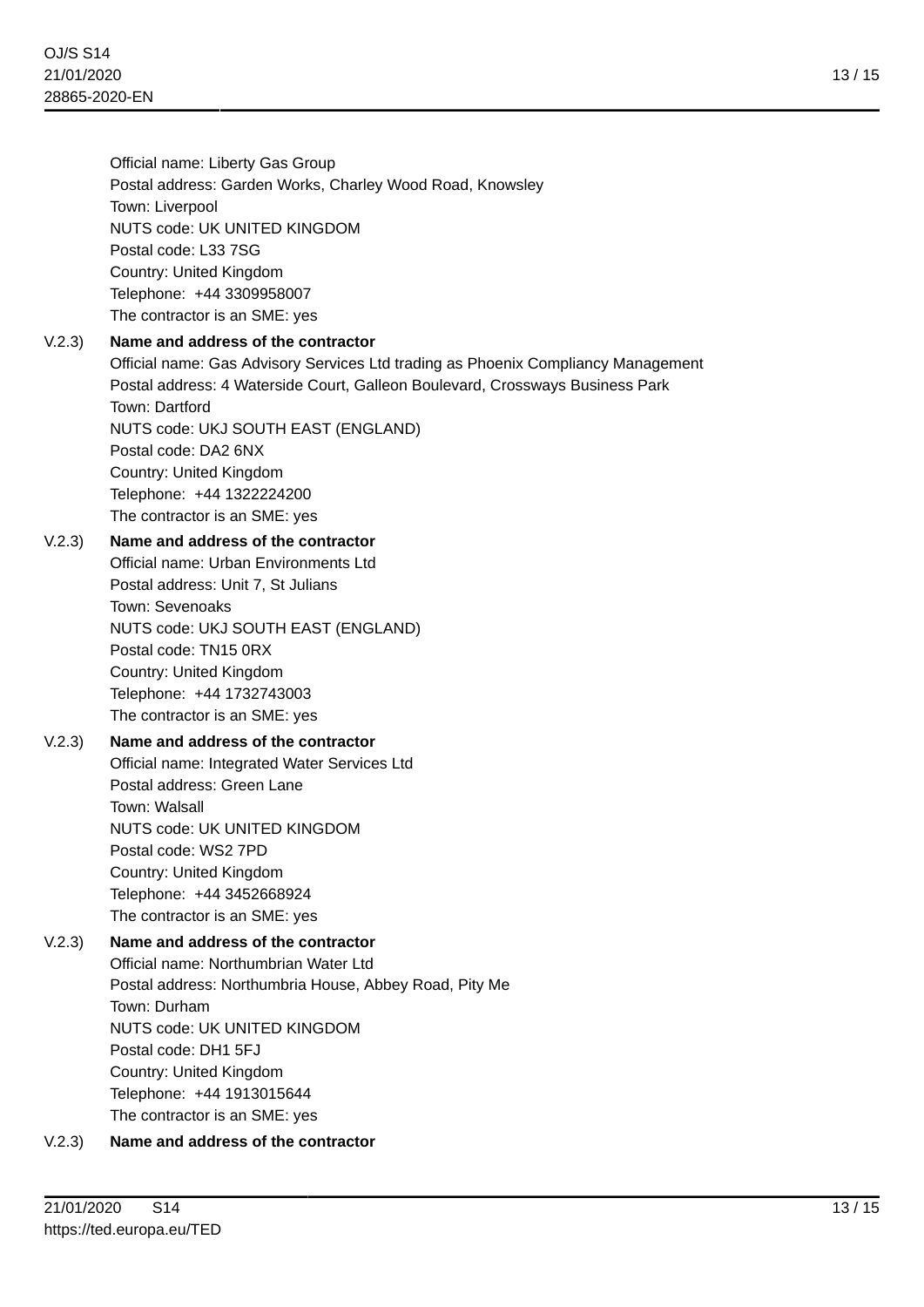Official name: HBE Postal address: Craigmore House, 19 Millvale Road Town: Newry NUTS code: UK UNITED KINGDOM Postal code: BT35 7NH Country: United Kingdom Telephone: +44 3332075744 The contractor is an SME: yes

# V.2.3) **Name and address of the contractor** Official name: PrinceBuild Ltd T/a Princeenergy Postal address: Empson Road Town: Peterborough NUTS code: UKJ SOUTH EAST (ENGLAND) Postal code: PE1 5UP Country: United Kingdom Telephone: +44 7814581129

The contractor is an SME: yes

# V.2.4) **Information on value of the contract/lot (excluding VAT)** Total value of the contract/lot: 10 000 000.00 GBP

# V.2.5) **Information about subcontracting**

# **Section V: Award of contract**

# **Lot No:** 5

# **Title:**

Gravesend Churches Housing Association Heating Servicing and Maintenance A contract/lot is awarded: yes

# V.2) **Award of contract**

# V.2.1) **Date of conclusion of the contract:** 05/12/2019

# V.2.2) **Information about tenders**

Number of tenders received: 11 Number of tenders received from SMEs: 11 Number of tenders received from tenderers from other EU Member States: 0 Number of tenders received from tenderers from non-EU Member States: 0 Number of tenders received by electronic means: 11 The contract has been awarded to a group of economic operators: no

# V.2.3) **Name and address of the contractor**

Official name: Robert Heath Heating Ltd Postal address: Heath House, 264 Burlington Road Town: New Malden NUTS code: UK UNITED KINGDOM Postal code: KT3 4NN Country: United Kingdom Telephone: +44 2083366819 The contractor is an SME: yes